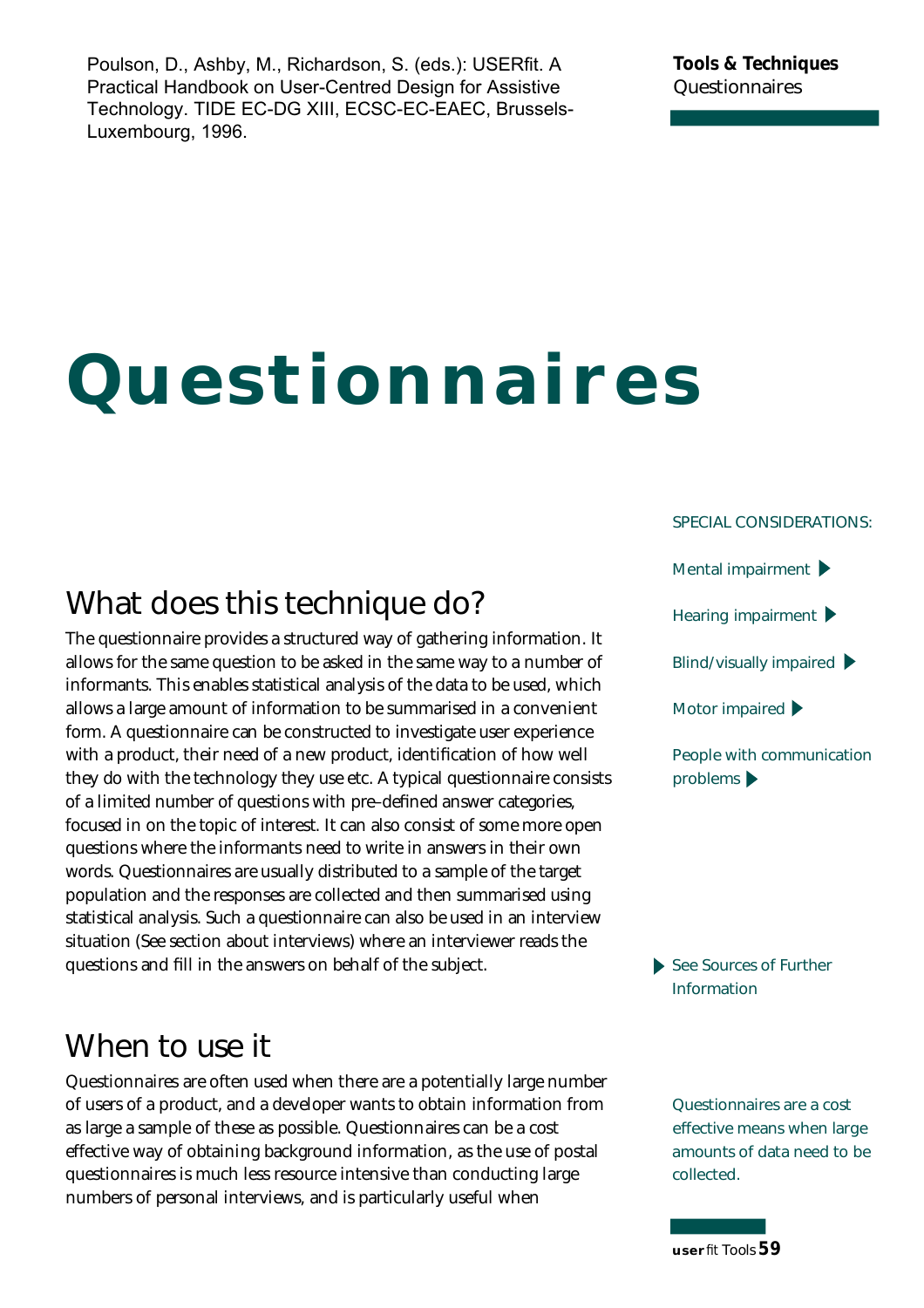informants live a distance from each other. Postal questionnaires can be used to collect a wide range of information, including background information about the person themselves, and their opinions regarding existing equipment and future design options. One advantage of questionnaires is that the informant can spend all the time they want in filling out the form, allowing them to make up their mind without any external pressure. For some disabled informants this might ensure responses that would not get out in an interview or group discussion.

Postal questionnaires which do not require the respondent to identify themselves may also make it easier for the respondent to answer personal or potentially embarrassing questions, due to the anonymity which such techniques may provide compared with other methods.

Questionnaires can vary in the degree to which they are structured, and for postal use structured questionnaires are likely to be of most value. Structured questionnaires are useful for obtaining simple factual information, rather than complex opinions however, as respondents are forced to make simple answers to questions or to chose from limited sets of options. More open questions can be used to some extent in postal questionnaires, but as there is no opportunity to discuss the question and answers with respondents, their use in these cases is limited. Less structured questionnaires are more appropriate for use as part of personal interviews, where any ambiguity in question and answer can be resolved. In addition less structured questionnaires are more appropriate for addressing issues which are inherently complex e.g. the requirements that a person may have for products in the future.

# **Who can use it**

This technique puts certain demands on the investigator. He or she needs knowledge about how to design a questionnaire, and how to analyse and interpret the information obtained. Questionnaire design is a skilled activity as careful wording of questions is required in order to make the document simple to understand, and to ensure that questions are not biased in any way. The investigator also needs to be aware of the pitfalls and problems involved with the interpretation of questionnaire results, as it is common for the response rates to postal questionnaires to be low i.e. in the region of 30% of those sent out being returned, and those responding may be atypical of the population under study. For all of these reasons It is therefor recommended that an unskilled user contacts experts to guide this type of data gathering. Experts on questionnaires are found at universities and at research institutes. For an introduction to questionnaires Judd et al (1991) "Research Methods in Social Relations" can be recommended. If such expertise is not available, the following provide some hints and ideas that might help in constructing questionnaires.

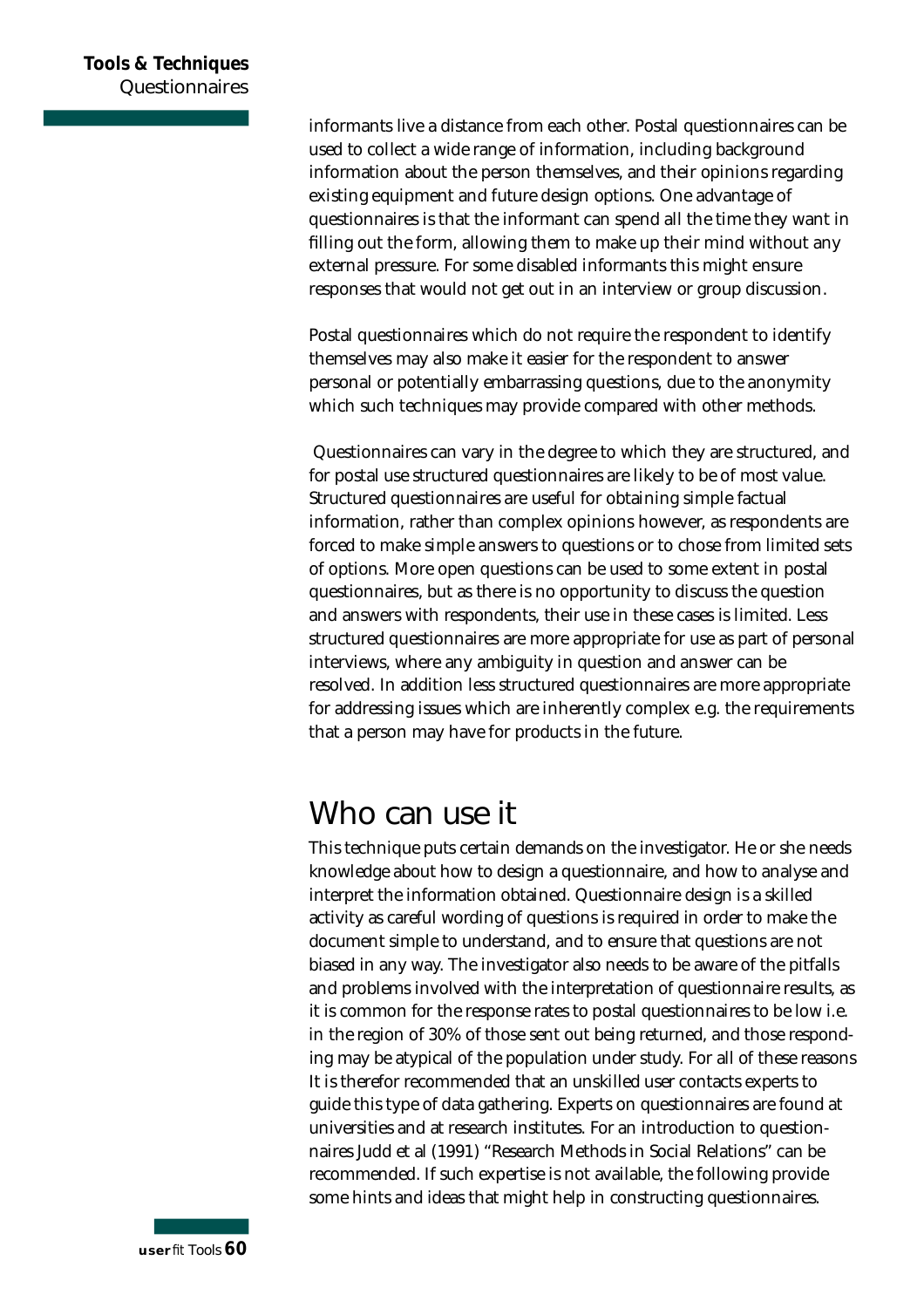# **Who are the informants**

Potential or actual end users of a product are typically used as informants. Since questionnaires are often used with a large number of informants user organisations can be valuable sources to identify contacts. Where it is not possible to send questionnaires to all possible users, every attempt should be made to identify a representative sample of the user population. One method is to select participants on a random basis, but alternative methods also exist e.g. selecting participants so that they cover the full range of possible user attributes. For example a sample might be constructed so that it contains approximately equal numbers of men and women, or that it contains a reasonable proportion of young and elderly. No hard and fast rules can be applied in this area, as for different sets of questions different factors are likely to be important. It is a good idea to ask yourself what factors are likely to in fluence the way that people will respond to the questions you intend to give them, and to construct the sample accordingly. Constructing an appropriate sample also often requires that statistical material about the user population is available. This can normally be obtained by contact with governmental authorities or offices that collect information about the population in a country.

Helpers or providers might also have experience that could be collected by questionnaires to supplement that obtained from elderly or disabled people themselves.

# **Special considerations**

#### **General**

Questionnaires should always be used with care as they are open to misinterpretation, both with recipients not understanding the questions, and with those analysing the results not understanding the responses. It can be very difficult to design questionnaires which are unambiguous, and questionnaires should therefore always be tested out on representatives from the user population to avoid these problems. For a variety of reasons people with disabilities may also have lower educational attainment, and may have more difficulties with reading and writing than a general population, which makes such piloting even more essential.

In addition postal questionnaires are open to additional sources of bias, as it is difficult to control who actually fills in the questionnaire under these circumstances. This can be a particular problem when trying to obtain information from disabled people who are being cared for by others, as there is no way to ensure that the person we wants to answer the

**Users and helpers are the typical informants.**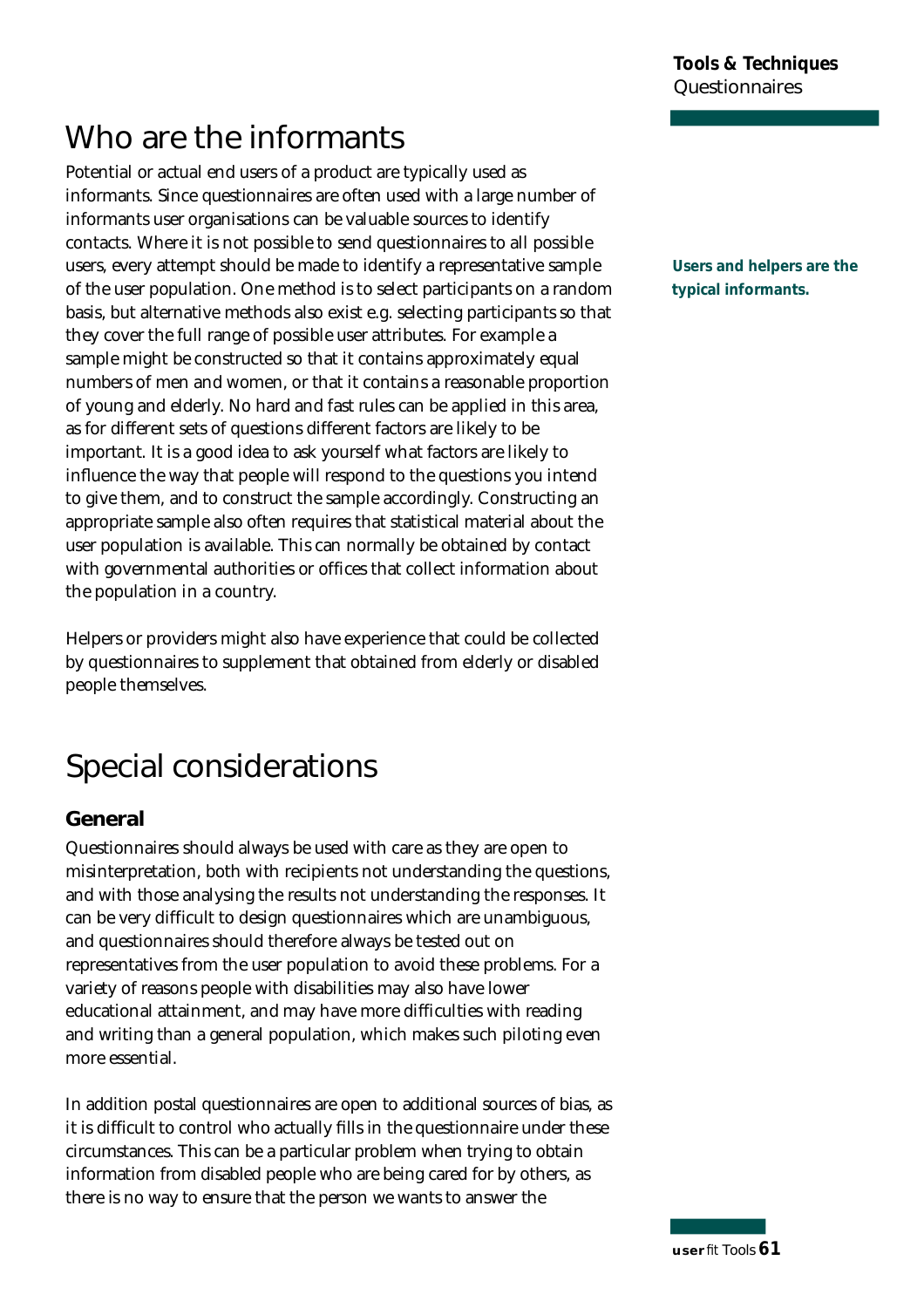questions actually does fill in the form. The result can be a joint effort on the part of the person and carer, or even worse the views of the carer.

Another and even more serious problem is that often nothing is known about the informants that do not return the questionnaire. In investigations with populations of elderly and disabled it is common for the reply rate to be below 50%. In this case it is a possibility that information from users that are of interest to your problem is left out, and that even worse the people who did respond are atypical of the target population in some way. However bearing these problems in mind there are ways to minimise such difficulties.

One solution is to chase up non replies, either by personal communication or by sending out duplicate copies of the questionnaire. Long questionnaires increase the risk of respondents not sending them back and for this reason all postal questionnaires should be short and to the point. Dillman (1978) has reported that in dealing with an able population a questionnaire of more than 12 pages seriously reduces the likelihood of a response. We would anticipate this would be even more of a problem when questionnaires are used in the AT sector, and such questionnaires should therefore be short and easy to use.

#### **Mental impairment**

It is not recommended to send out postal questionnaires to mentally impaired users. Often such a survey can takes more effort than actually interviewing the mentally impaired (see Interviews)

#### **Hearing impairment**

Since the questionnaires are in written form hearing impairment by itself is not a problem. However it should be noted that many people with hearing disabilities from birth have problems with reading and writing. For this user group an interview with an interpreter should be done instead of a postal or self completion questionnaire if there are suspicions about problems with reading and writing.

#### **Blind and visually impaired**

To send a questionnaire to a blind person means two choices to ensure response. Either using a tactile based language such as Braille or Moon, or trusting that the visually impaired person can get help to fill in the form. In the latter case some problems can occur as a third party is present who may influence the data capture. However if the blind person does not know a tactile language this may be the only option available. It should also be remembered that it is only the minority of blind and visually impaired people who can fluently use Braille or Moon,

**Remember that the respondent has to be able to read and write in order to fill in the questionnaires.**

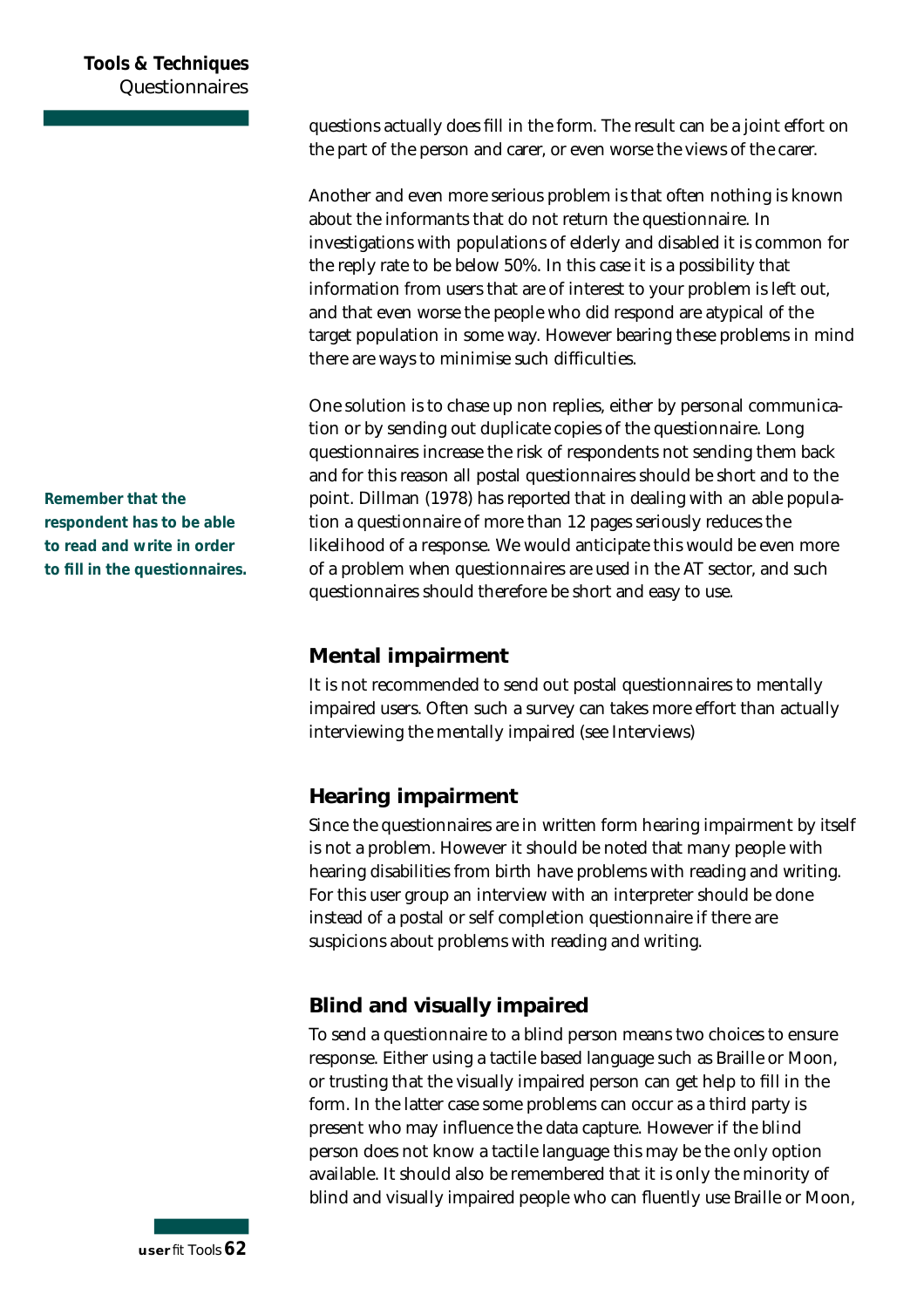and that it should therefore not be assumed that blind people will be able to communicate in this way. There is little published advice on how to design such questionnaires for visually impaired people. One suggestion could be to number the questions and ask the informant to send back a letter with numbered answers.

For informants with reduced vision it can be a good help to use enlarged fonts in the questionnaires, and 16 point font is recommended as a working minimum. To avoid a large amount of paper for each questionnaire a short number of questions should be used. It also helps to use a clear and simple layout that is intuitive to understand for the informant.

#### **Motor impaired**

For people with motor impairments that make writing difficult, a helper can assist filling in the form, and may also even read out the questionnaire. Having such an intermediary may affect the rsponses recorded, with the helper's interpretation of questions and answers colouring the data capture process. If this is done it is suggested that the informants are allowed to read the questions themselves, and that the helpers role is minimised to assisting in filling in the answers. If the informants can use a computer, an alternative may be to provide them with a computer version of the questionnaire that allows them to fill in the answers themselves using their own communication aids.

#### **People with communication problems**

In some cases (where the problem is speech) the written questionnaire is a perfect instrument. If on the other hand the communication problem includes language deficiencies (as for people with reading or writing disabilities) a written questionnaire is not a good option. The best solution in such cases would be to fill in the forms as an interview and to use trained interviewers to collect the information. In some cases an interpreter or helper may be used in addition to interpret the informants responses. In those cases other data capture methods should also be considered e.g. direct observation or user trials.

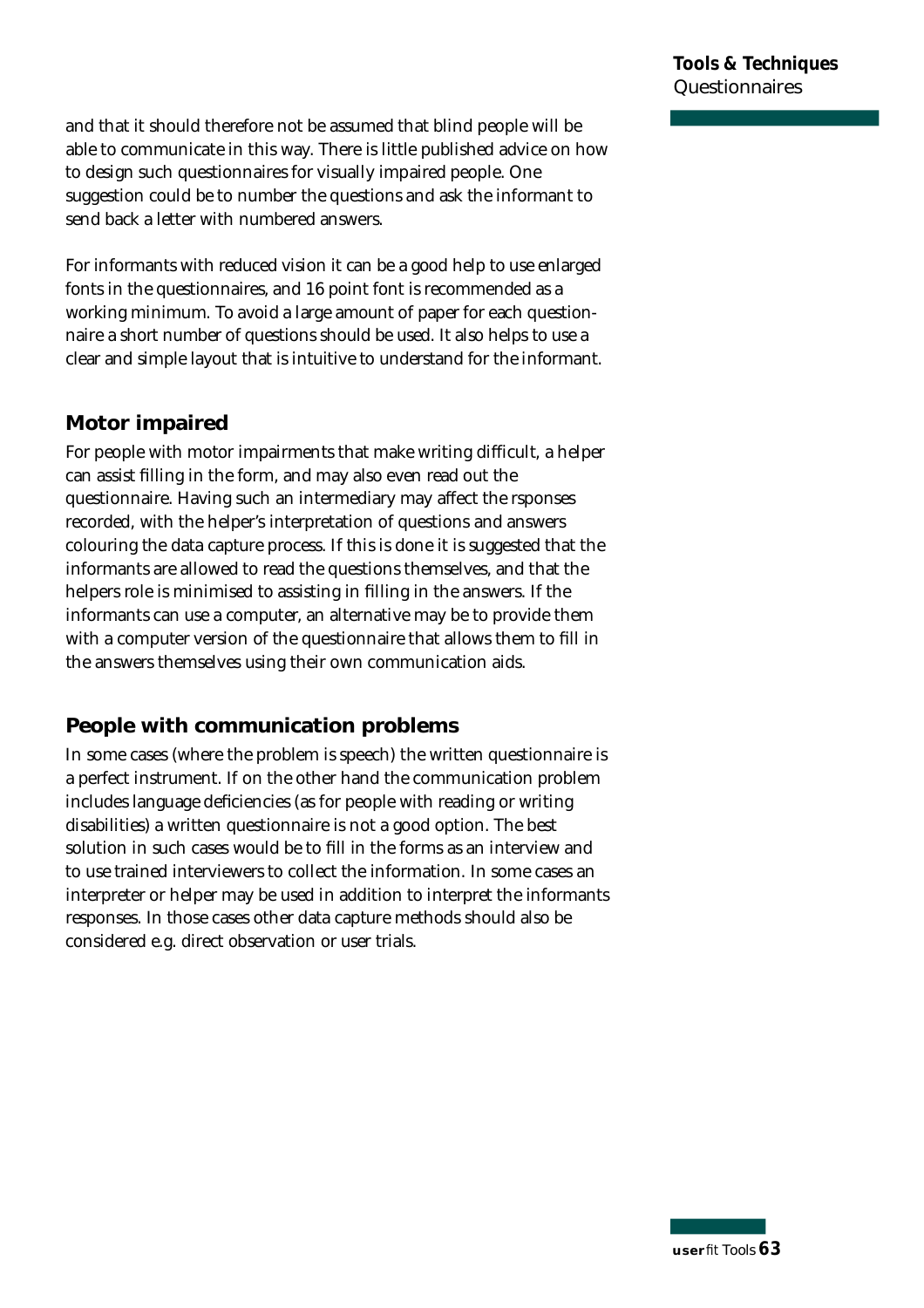## **Procedure**

#### **Constructing the questionnaire**

#### *Content area*

The purpose of the study will dictate certain central areas. For example if the study is to determine how well a product is accepted in the population, question on that specific issue would be included. Examples of important or related topics are ;

- $\bullet$  the respondent's personal attitudes toward that particular type of product
- the likelihood of usage
- his or her general possibility to use something like the product in question

It is a good idea to consult experts in the area of interest to know what issues to address, but the questionnaire developer should concentrate on limiting questions to those areas which are essential and try to keep such questionnaires as short as possible.

There is usually a need to gather some background information including:

- age
- gender
- severity of disability
- experience with product

The choice of background information included in the questionnaire depends on how the data will be used. It is especially important collect relevant background information if the purpose of the questionnaire is to identify differences between user groups.

In principle intimate or provoking questions should be avoided if not absolutely necessary for the results. Questions of a personal nature can be particularly upsetting for elderly and disabled people, and therefore need to be introduced very carefully. It is particularly important not to begin a questionnaire with highly personal questions, as the respondent may reject subsequent questions as a result. Also having answered a number of other questions, more personal questions are likely to be seen in context and be less likely to cause offence. Again careful piloting of questionnaires is particularly important, as it may be discovered that it is not possible to ask certain types of questions in such settings. Intimate or personal questions should be avoided in postal questionnaires, as elderly or disabled people may become upset by such topics being introduced in an impersonal way.

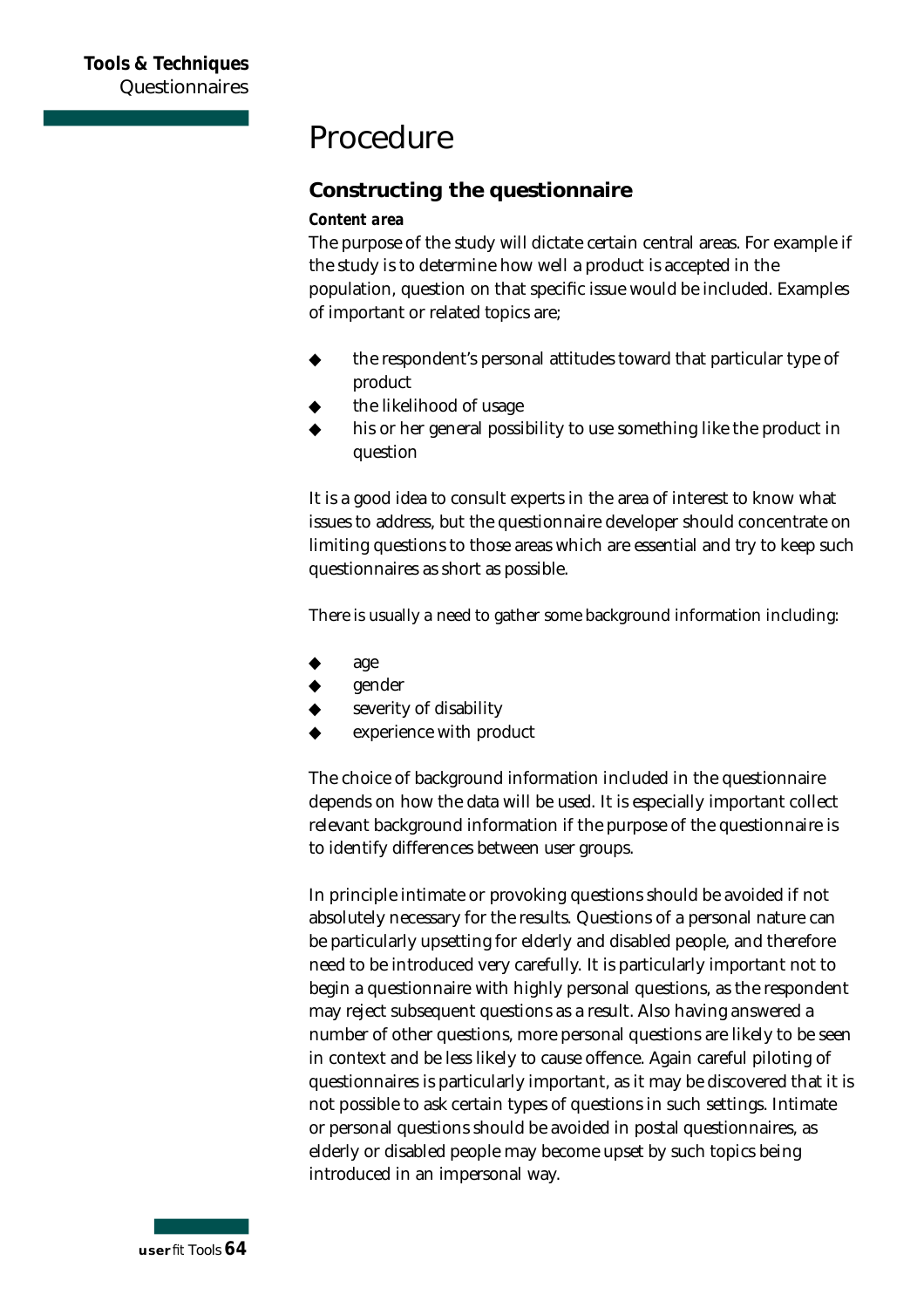In order to assist the respondent questions can also be grouped by topic area , with the purposes of each set of questions described in an introduction to that section. This helps the respondent focus on the context behind particular questions, and makes misunderstandings less likely.

#### **Writing the questions**

There are several types of questions which can be used. Some of the most common types are described in the following.

#### *• Multiple Choice Items*

This type of questions provide two or more specific responses from which respondents have to choose. Such scales can be easily analysed, but it is important that the full range of significant alternatives are investigated in pilot work. Small changes in wording may also lead to mis understandings.

#### *• Rating Scales*

These are scales that can be used to obtain an indication of both the nature and magnitude of the informants opinions. Normally a rating scale has between 5 and 7 alternatives with the end points of the scale representing the two extremes of opinion possible. For example a respondent may be asked to rate their agreement with a particular statement ranging from strongly agree to strongly disagree. Such scales are intended to have approximately equal intervals between the different points on the scale, which allows statistical analysis to be used. In practice such scales can be difficult to interpret as often large numbers of subjects are needed in order to demonstrate a significant difference between responses of groups of subjects.

#### *• P a i red Comparisons*

This can be regarded as a special type of rating method, where informants have to decide which of a number of specific design alternatives are most appropriate, by. series of comparisons of the items as pairs. This technique can provide highly reliable ratings, but may be a considerable effort for informants when a large number of alternatives are to be compared. In addition paired comparisons by themselves do not give a good indication of absolute levels of feeling, but rather just assist in ranking items on some criteria.

#### • **Ranking**

Ranking requires that informants order items according to some specific criteria e.g. preference. This can be a simple way of identifying which option is preferred from a number of design options, but is somewhat limited as by itself does not give any indication of the absolute level of feeling. If this type of question is used it is not recommended to use more than ten alternatives.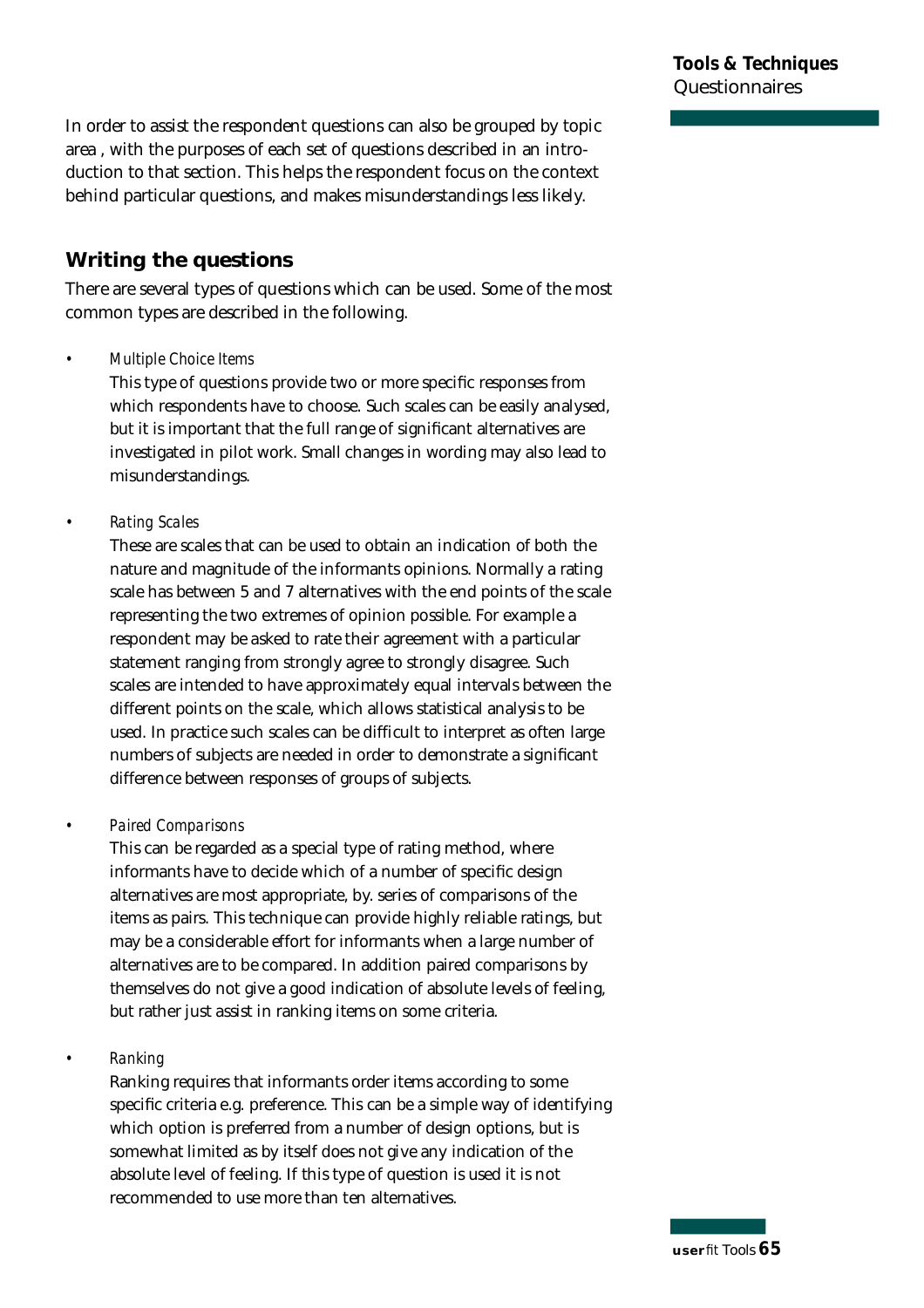#### **Tools & Techniques Questionnaires**

#### *• Open Ended questions*

This requires the informants to write their own answer or comment on the question. The approach is particularly likely to be used in an exploratory study, and can be used in order to identify the range of responses that should be used in multiple choice questions. The approach requires more effort both from the informants in order to write the answers, and from the analyst to interpret and systematise them. However such open ended questions can be a rich source of information, providing the respondents are motivated enough to fill in the questions fully. It is common for open-ended questions to be left blank in postal questionnaires, and another problem can result in not being able to read the respondent's writing

In the design of a questionnaire it is important to decide what content areas are central to the study and to decide what questions should be asked and how they will be presented. Where a large number of respondents is anticipated then questions with a limited number of responses are the most appropriate as they are easier to collate and

| Has it been pleasant or unpleasant to work with the product?<br>Unpleasant                   |              | $2^{1}$           | $\left(3\right)$ | $\left( 4\right)$      | (5)              | $6 \right)$      |                | Pleasant     |
|----------------------------------------------------------------------------------------------|--------------|-------------------|------------------|------------------------|------------------|------------------|----------------|--------------|
| How efficient was the product to use?<br>Inefficient                                         | $\mathbf{1}$ | (2)               | $\left(3\right)$ | $\left( 4\right)$      | (5)              | $\left[6\right)$ | $7^{\circ}$    | Efficient    |
| How well did the product support the tasks you wanted to achieve?<br>Little support          | $\mathbf{1}$ | $\overline{2}$    | $\left(3\right)$ | $\overline{4}$         | (5)              | $\left(6\right)$ |                | Good support |
| To what degree did you feel that you were in control working with the product?<br>No control |              | $\overline{2}$    | $3^{\degree}$    |                        | 5 <sup>2</sup>   | $6 \overline{6}$ |                | Control      |
| Was it easy or hard to learn the product?<br>Hard                                            | $\mathbf{1}$ | $\left( 2\right)$ | $\left(3\right)$ | $\left 4\right\rangle$ | (5)              | $\left(6\right)$ |                | Easy         |
| How much physical effort is needed to operate the product?<br>Little effort                  |              |                   | 3 <sup>1</sup>   | 4                      | $\left[5\right)$ | 6                | $\overline{7}$ | Much effort  |
| How much mental effort did you experience using the product?<br>Little effort                |              |                   | 3                | 4                      | $\sqrt{5}$       | 6                |                | Much effort  |

Aan example of a scale based questionnaire to measure subjective judgements about an interface.

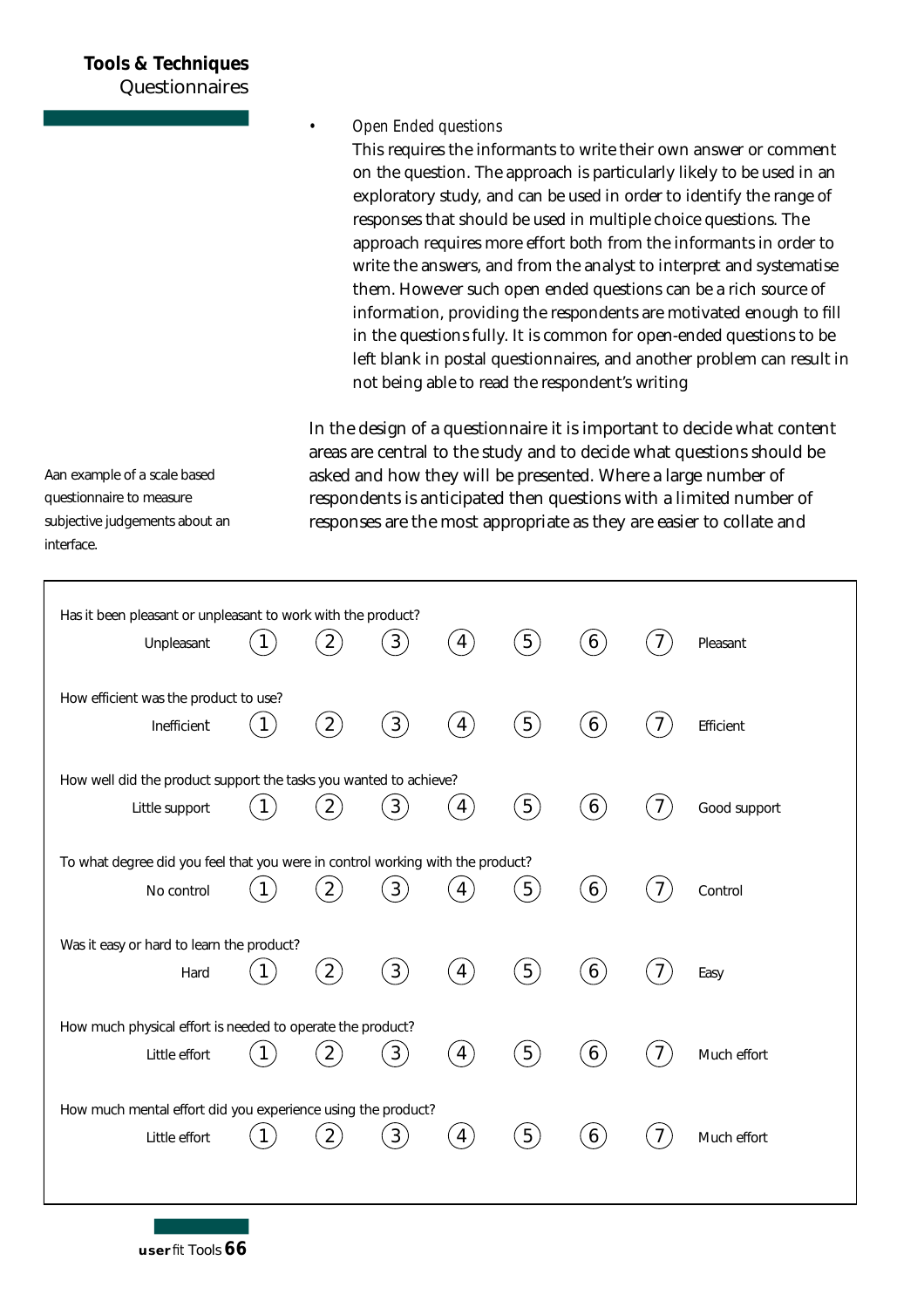interpret. However, open ended questions can provide a richer source of information , and should at least be used in pilot studies in order to assist in the process of identifying what alternatives should be provided in any fixed response categories. Before a draft questionnaire is tested out it is good advice to write open ended questions, and then convert them to questions with a fixed set of alternative responses after initial pilot tests have been conducted. Once completed this draft questionnaire should also be piloted again.

In addition to considering in detail the wording of such questionnaires it is also essential to consider in detail how the results of the study will be analysed. It is a very common problem in behavioural science for investigations to be carried out without sufficient thought given to how the material produced will be analysed. This issue also applies to the use of other techniques e.g. user trials.

A central issue in questionnaire design lies in ensuring that all respondents interpret the questions in the way that an investigator intended. Some guidance on the wording of the questions that would apply to any questionnaire is:

- ❖ Use familiar wo rds (for the user) in short simple sentences
- ❖ Avoid using negatives where possible, and phrase questions in a positive form. e.g. "Are you unhappy?" is better than "Are you not happy?"
- ❖ Avoid the use of technical terms and acronyms, unless the investigator can be certain that they are fully understood by all of the respondents
- ❖ Cater as far as possible for all possible responses e.g. in questions with a limited number of options it can be useful to have an "other "category.
- ❖ Avoid sensitive issues unless absolutely necessary for the study
- $\bullet$  Ensure anonymity, and that the informant understand that the information will be treated confidentially
- ❖ Avoid asking leading or biased questions which may imply a correct answer
- $\bullet$  Ensure that the purpose behind asking the questions is fully understood, particularly if questions are of a sensitive nature.

Even if a lot of effort is put into the construction of the questionnaire, it is possible that there might be some questionnaire items which could give difficulties. Therefore, it is important to test out the draft on a sample of the respondents before the questionnaire is distributed.

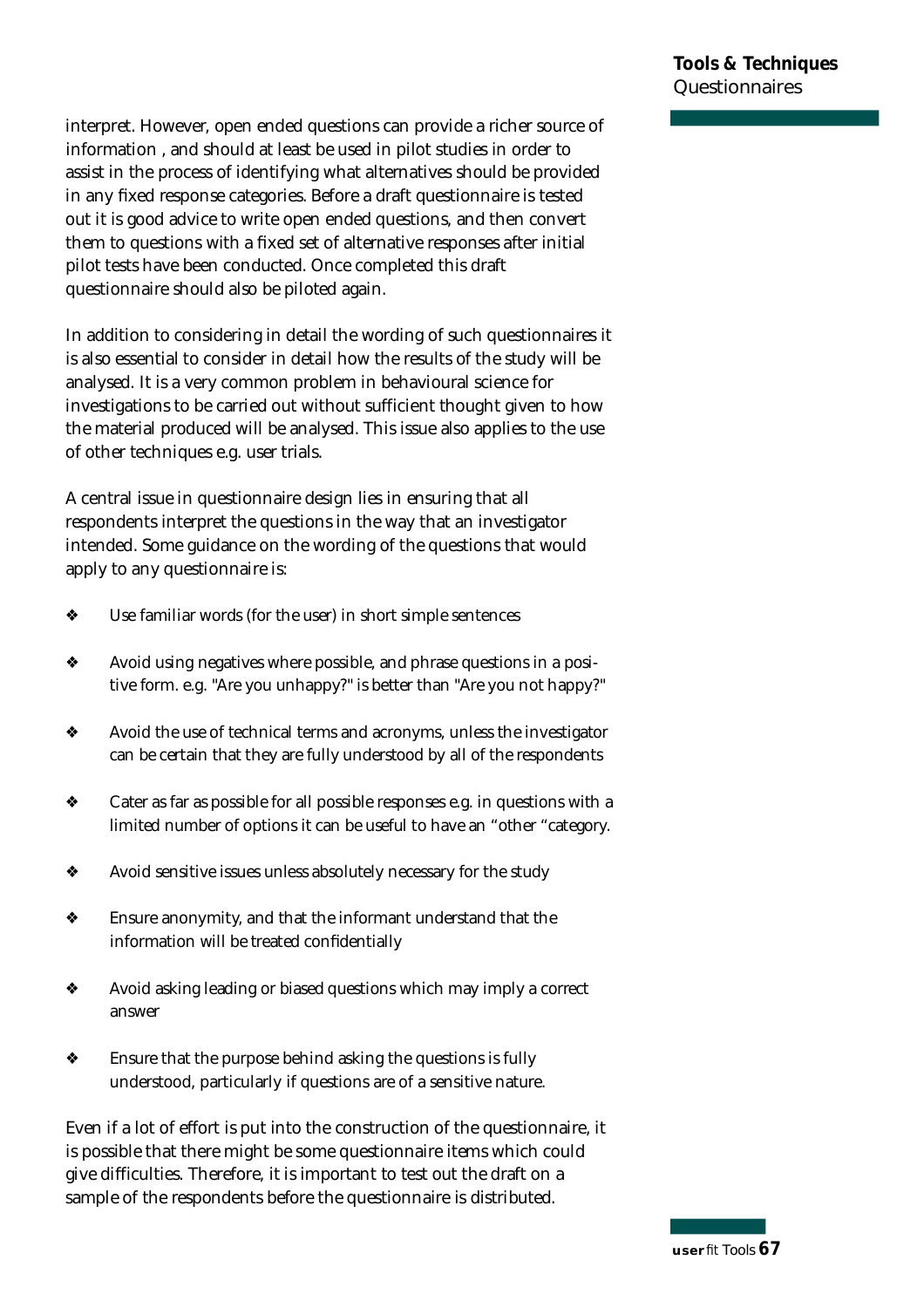#### **Tools & Techniques Questionnaires**

#### **Testing of the draft or pilot questionnaire**

The draft questionnaire should be circulated to experts and consultants for comments and suggestions. It is important to allow more than one person to provide feedback on this first draft. Thereafter it is revised and tested again.

A proper pre-test or piloting involves actual users from the target population, and should be completed with interviews to identify possible misunderstandings or other problems with the questionnaire. The interviewer should go through the questionnaire topic by topic and ask informants about their overall reactions, what difficulties they had, how the questions were interpreted, what relevant issues were not tapped by the questionnaire, and what the informants thoughts were when not being able to respond to a question. It is important that as much criticism as possible is identified at this stage, and the importance of such piloting can not be overestimated. In many cases the possibility to obtain good data stands and falls with a good pre-test or piloting procedure.

#### **Revision and final questionnaire**

The results from the pre-test should be used as feedback to the revision of the final questionnaire. Need for additional questions should be notified and questions written, some topics may be dropped, questions rewritten and scales changed. If the changes are major, a new piloting exercise should be performed. It is frustrating and costly to discover that changes introduced new problems after administration of the complete study. After implementation of the changes, the final questionnaire is ready to be distributed.

In this phase a letter following the questionnaire should be prepared. This letter should contain information about:

- $\div$  how the informant was identified
- ❖ who is responsible for the investigation
- ❖ the purpose of the investigation
- ❖ insurance of anonymity
- ❖ what the information will be used for
- $\bullet$  a contact name and telephone number for further information

#### **Administration**

With postal administration the questionnaire is sent out to all the informants. Monitoring of the completed questionnaires as they come in is essential to detect problems as soon as they appear and get out corrections if necessary. The administration procedure should also include standard procedures for chasing up non responses e.g. making personal contact or sending out reminders to maximise the response rate.

**It is important to test a draft version before the final questionnaire is distributed.**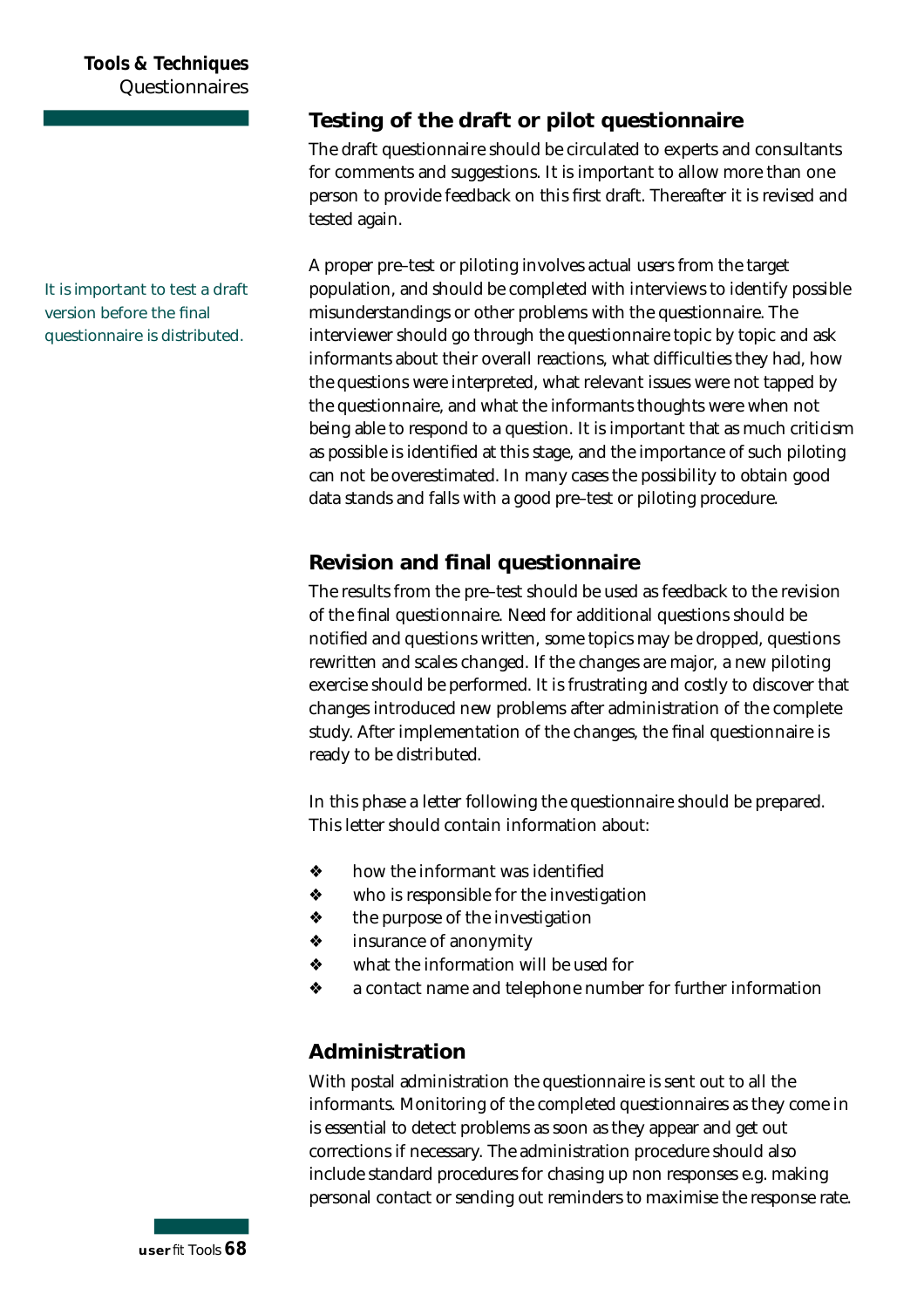With postal questionnaires this should have been facilitated by stamp ad dressed return envelopes having been distributed along with the original questionnaire.

#### **Data collection and analysis**

Finally data can be collected and analysed. In some cases no statistical analysis of the returned information is needed, but often at least some summary statistics are required e.g. simple counts of responses, which are then used as a basis for drawing conclusions. The techniques of descriptive statistics can be used, which include measures of mean or average responses and measures of variation within a sample, and if required more sophisticated forms of analysis can also be used. The techniques of inferential statistics can be particularly useful in assisting in the interpretation of findings, by comparing the finds obtained from a survey with those which would be expected on the basis of chance alone. A great deal of care is needed in interpreting such data, and deciding on the appropriate form of statistical analysis to use, and this can be made even more difficult when there has been a low response rate. It is very common for mistakes to be made in this area, and consulting a person with some experience of statistical analysis can help avoiding making erroneous conclusions based on a poor understanding of the material returned. Do not be afraid to ask for advice, many experts also make mistakes in this area!

# **Sources of Further Information 4**

Buhler and Schmidt (1993) report how they investigated disabled users' experiences with wheelchairs using standard questionnaires, which were used in order to identify the needs and wishes of their clients. The p rocess they went through in developing the questionnaire included discussions with medical staff and therapists, and piloting of the questionnaire with a sample of long term wheelchair users.

**BUHLER, C. & SCHMIDT, M. 1993,** User involvement in evaluation and assessment of assistive technology. ECART 2. Proceedings of the European conference on the advancement of rehabilitation technology, 26 - 28 May 1993, The Swedish Handicap Institute Stockholm, Sweden Section 30.1 3pp

**JUDD, C. M., SMITH ,E. R. & KIDDER, L.H. 1991,** Research Methods in Social Relations , Holt, Rinehart and Winston, Fort Worth, Texas: 1991. ISBN 0-03-032977-9

**MOSER,C.A. & KALTON, G. 1977,** Survey Methods in Social Investigation, Heinemann Educational Books, London.